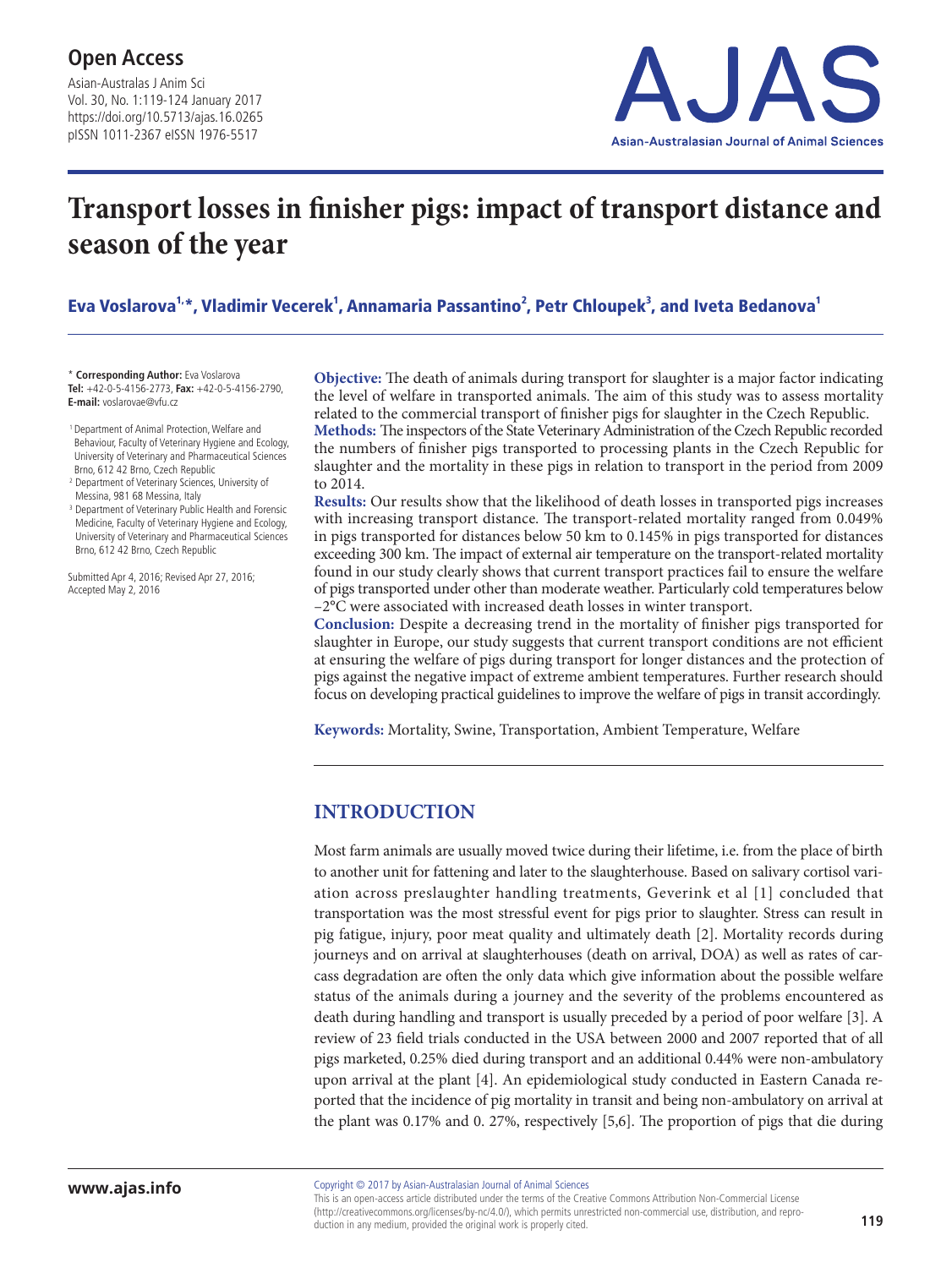## A.JAS

transport in the European Union has been estimated to range from 0.033% to 0.5% [7]. Warriss [8] found mortality rates in pigs during transport for slaughter in various European countries range from 0.1% to 1.0%. Von Altrock and von Holleben [9] reported mortality in pigs resulting from stress during transport at about 0.4%. Vecerek et al [10] reported the mortality rate in finisher pigs to be 0.107% in the period from 1997 to 2004. In a more recent study, a survey of 739 journeys to 37 slaughterhouses in five European Union countries was carried out, and information potentially related to the welfare and mortality of the pigs and the number of injuries were recorded. The average mortality ranged from 0% to 11%, the average proportion of injured pigs ranged from 0% to 36%, and these figures correlated significantly [11].

In general, losses of red meat animals during transport were reported to show a decreasing tendency over recent decades. DOA rates of pigs were about 0.7% in Dutch slaughterhouses in 1970 and decreased to 0.07% in the early 1990s. This was mainly due to progress in breeding, especially by improving the stress resistence of pig breeds such as Landrace and Pietrain which had been particularly sensitive to stress including transport [3]. Furthermore, according to Fabrega et al [12] the elimination of the halothane gene in existing breeding schemes would have a major beneficial impact from an animal welfare point of view since the removal of both nn and Nn genotypes would result in an eleven-fold reduction in the pre-slaughter mortality rate (from 0.22% to 0.02%). In Denmark, total mortality was reduced eight-fold during the period that the halothane gene was being removed from the pig population, from 0.12% in the early 1980s to 0.016% in 2002 [13]. In Germany, the percentage of animals dying during or after transport clearly decreased between 1999 and 2003 [14]. The authors conclude that the tight regulations for animal transport as well as the decrease of homozygote MHS-positive pigs improved the numbers of animal losses during transport although in some areas like minimal and maximal duration of transport and transport conditions (e.g. ventilation) further changes and regulations are necessary.

The data on transport-related mortality in pigs vary widely and no recent data is available to see the current trend and impact of the latest legal regulations. Thus, the aim of this study was to assess mortality related to the commercial transport of finisher pigs for slaughter in the Czech Republic in the period from 2009 to 2014, to determine the effect of transport distance and season (external air temperature) on pig mortality and, in addition, to identify trends in the numbers of pigs dying in the process of being transported for slaughter in the monitored period.

### **MATERIALS AND METHODS**

The inspectors of the State Veterinary Administration of the Czech Republic recorded the numbers of finisher pigs transported to processing plants in the Czech Republic for slaughter in the period from 2009 to 2014. The veterinary inspectors also recorded the mortality in these pigs in relation to transport, i.e. the number of pigs having died directly in the means of transport or having died in the processing plant after transport. The data for the whole Czech Republic was collected in database form in the Information Centre of the State Veterinary Administration. The data was analysed using a programme specially created for these purposes, which generated upon request from this database reports about the numbers of transported pigs that had died and converted them into Excel format for further statistical processing.

The impact of the transport distance on pig mortality in relation to transport to the processing plants was determined in such a way that the transport distances were divided into distances of up to 50 km, 51 km to 100 km, 101 km to 200 km, 201 km to 300 km, and over 300 km. For these transport distances, the annual numbers of transported pigs and the annual numbers of pigs that had died were recorded in absolute numbers and mortality levels in percentages were calculated for the period from 2009 to 2014.

Seasonal impact, shown by the four seasons: spring (March, April, May), summer (June, July, August), autumn (September, October, November) and winter (December, January, February) on the mortality of finisher pigs during their transport to the processing plants was determined in such a way that for the individual seasons for the whole monitored period, the total numbers of transported pigs and the total numbers of pigs that had died were determined and the mortality rates in percentages were calculated for the period from 2009 to 2014.

In order to assess the impact of the external air temperature on the mortality of finisher pigs during their transport to the processing plants, ambient temperatures for individual journeys were determined in cooperation with the Czech Meteorological Institute. The external air temperature under which transport was carried out ranged from –6°C to 21°C in the monitored period. For the purposes of our study, all pig journeys were divided into intervals of –6 to –3.1°C, –3°C to –0.1°C, 0°C to 2.9°C, 3°C to 5.9°C, 6°C to 8.9°C, 9°C to 11.9°C, 12°C to 14.9°C, 15°C to 17.9°C and 18°C to 21°C. For these intervals, the numbers of transported pigs and the numbers of pigs that had died were recorded in absolute numbers and the mortality levels in percentages were calculated for the period from 2009 to 2014.

Data were analysed using the statistical package Unistat v. 6.5. (Unistat Ltd., London, England). Statistical comparisons between the frequencies of the categorical variables of interest were performed with the Chi-square test (with Yates correction) within the 2×2 Contingency table procedure. When the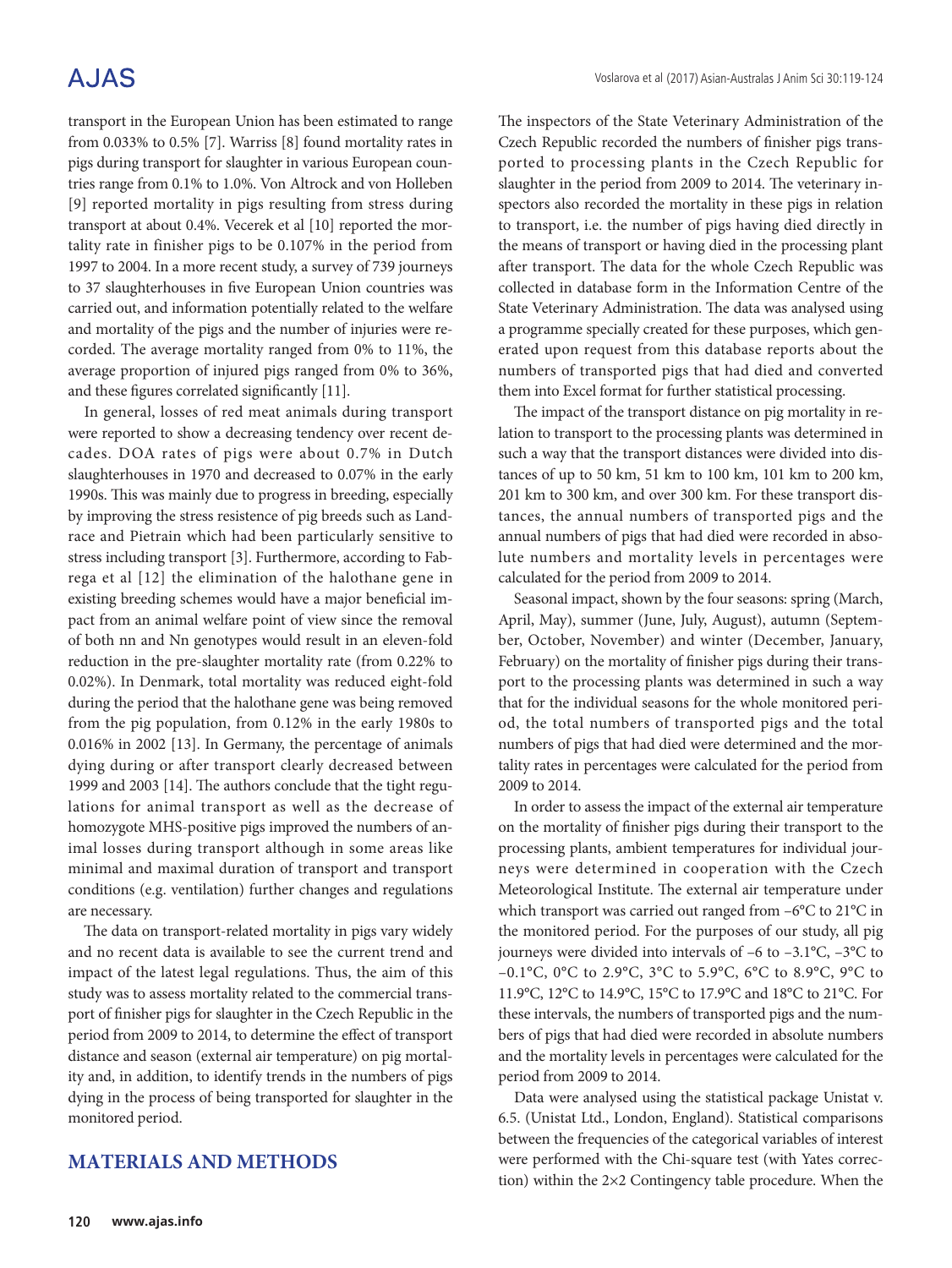|  | Table 1. The numbers of finisher pigs transported to slaughterhouses and numbers of pigs dying as a result of their transport for monitored distances |  |  |
|--|-------------------------------------------------------------------------------------------------------------------------------------------------------|--|--|
|  |                                                                                                                                                       |  |  |

| Distance (km) |             | 2009           | 2010      | 2011     | 2012      | 2013      | 2014      |  |
|---------------|-------------|----------------|-----------|----------|-----------|-----------|-----------|--|
|               |             | Number of pigs |           |          |           |           |           |  |
| < 50          | Transported | 1,630,148      | 1,607,134 | ,447,080 | 1,265,765 | 1,225,998 | 1,104,573 |  |
|               | Dead        | 806            | 859       | 807      | 607       | 622       | 360       |  |
| $50 - 100$    | Transported | 890,239        | 826,696   | 731,982  | 591,224   | 632,811   | 731,174   |  |
|               | Dead        | 813            | 906       | 612      | 410       | 385       | 536       |  |
| 101-200       | Transported | 342,103        | 394,923   | 482,629  | 527,032   | 508,005   | 571,176   |  |
|               | Dead        | 507            | 475       | 442      | 401       | 403       | 331       |  |
| 201-300       | Transported | 134,747        | 133,970   | 139.846  | 94,100    | 133,895   | 163,804   |  |
|               | Dead        | 190            | 139       | 109      | 103       | 128       | 191       |  |
| 300<          | Transported | 23,096         | 19,343    | 20.855   | 53,038    | 22,109    | 21,235    |  |
|               | Dead        | 31             | 41        | 27       | 67        | 26        | 39        |  |

frequencies in the contingency table were lower than 5, a Fisher exact test was used instead of Chi-square test [15]. Data concerning transport-related mortality rates in finisher pigs were compared between individual years and transport distances monitored, and also differences in mortality rates among seasons of the year were tested for the whole period from 2009 to 2014. Data concerning mean mortality rates in pigs as affected by the ambient temperature for the entire period monitored in the study were compared by a one-way analysis of variance and subsequently by a Tukey-honestly significant difference test [15] as a post hoc test for pairwise comparisons. To assess the trend in mortality rates during the monitored years, a Spearman rank correlation coefficient [15] including its significance was calculated. A p value of 0.05 in tests was considered significant.

#### **RESULTS**

The numbers of finisher pigs transported for slaughter in the Czech Republic and the numbers of pigs dying as a result of their transport for monitored distances are given in Table 1. The overall numbers of pigs transported for slaughter in the

Czech Republic were decreasing in the monitored period. The transport-related mortality of finisher pigs for transport distances monitored in our study is presented in Figure 1. A statistically highly significant (p<0.001) impact of the transport distance on the transport-related mortality in pigs was found. The lowest mortality (0.049%) was found in pigs transported for distances below 50 km, the longer distances were associated with significantly (p<0.001) increasing death losses with the highest losses (0.145%) recorded for distances exceeding 300 km.

The transport-related mortality of finisher pigs as affected by the season of the year is shown in Figure 2. The highest mortality (0.075%) was associated with transport carried out in the winter months. Significantly  $(p<0.01)$  lower death losses were associated with transportcarried out in the summer months (0.070%). The lowest death losses were found in pigs transported for slaughter in the spring (0.066%) and autumn (0.066%) months; with no significant difference between these two seasons.

The impact of the ambient temperature on the transportrelated mortality of finisher pigs is shown in Figure 3. Transport carried out under the ambient temperatures –6°C



**Figure 1.** Transport-related mortality of finisher pigs as affected by transport distance. A-E Mortality in columns with different superscripts differ significantly  $(p<0.001)$ .



**Figure 2.** Transport-related mortality of finisher pigs as affected by the season of the year.  $a,b,c$  Mortality in columns with different superscripts differ significantly (p<0.05).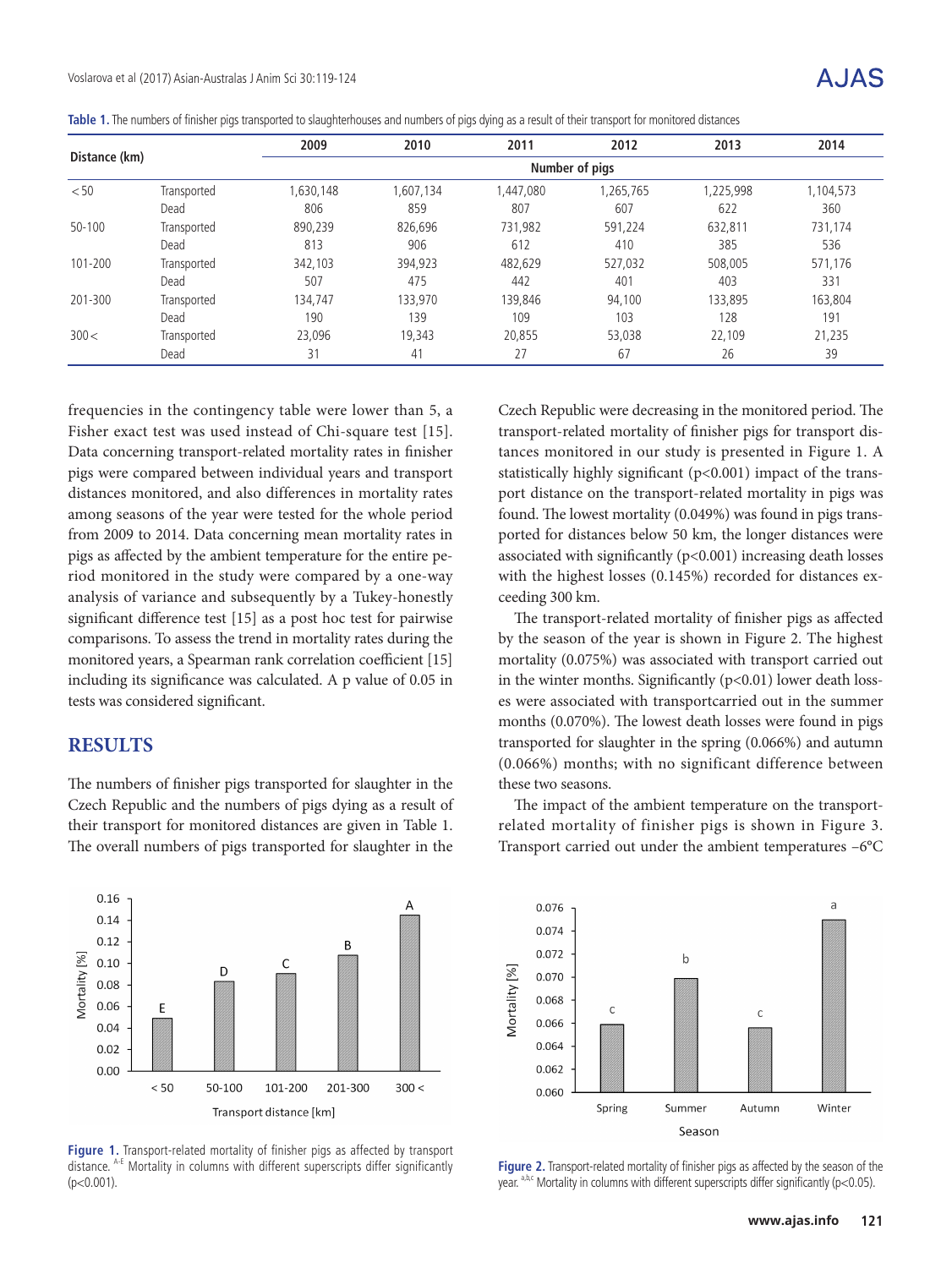## **AJAS**



**Figure 3.** Transport-related mortality of finisher pigs as affected by the ambient temperature (mean $\pm$ standard error of the mean).  $a$ ,b Means with different superscripts differ significantly (p<0.05).

to –2.1°C (the lowest temperatures observed in our study) and temperatures 18°C to 21°C (the highest temperatures observed in our study) were associated with the highest death losses of pigs. However, a significant difference (p<0.001) was found only between the mortality rates related to transport carried out under the ambient temperatures –6°C to –2.1°C and mortality rates related to transport carried out under the ambient temperatures 2°C to 17.9°C. The mortality related to transport of finisher pigs carried out under a temperature range from –2°C to 21°C did not significantly differ.

The trend in the transport-related mortality in finisher pigs in the period from 2009 to 2014 is shown in Figure 4. The highest mortality was found in 2010 (0.081%) whereas the lowest mortality in pigs transported for slaughter was in 2014 (0.056%). A significant negative correlation ( $r = -0.9429$ ,  $p =$ 0.005) was found between mortality rates and monitored years in finisher pigs indicating a decreasing tendency in pig losses in the monitored period.



**Figure 4.** Trends in the transport-related mortality in finisher pigs in the period from 2009 to 2014. A-D Mortality in columns with different superscripts differ significantly  $(p<0.01)$ .

#### **DISCUSSION**

The average mortality of pigs recorded in the past in several European Union countries ranged from 0% to 11% [11], records from the USA and Canada showed pig mortality in transit below 1% [4-6]. Over recent decades, the losses of pigs during transport have been reported to show a decreasing tendency in Europe [3,12-14]. In the Czech Republic, transport-related mortality in finisher pigs decreased by one third in the period from 2009 to 2014 in comparison to the earlier studies investigating mortalities among pigs transported for slaughter in the Czech Republic in the period from 1997 to 2006 [10,16]. Furthermore, the results of the present study show a significant negative correlation between mortality rates and monitored years in finisher pigs indicating a continuing decreasing tendency in pig losses in the monitored period. However, transport-related mortality in pigs still represents a substantial loss of the total number of transported pigs. Furthermore, Averos et al [11] found that mortality correlates with the proportion of injured pigs in transit. If their injuries are especially located on the most valuable cuts such as hams, loins and shoulders, these can increase the economic loss [17]. Facing the decline in pig herds attributed mainly to low profitability it is even more important to also avoid an economic loss as a consequence of death and reduced carcass value. Our results show that the likelihood of death losses in transported pigs increases with increasing transport distance. The transport-related mortality ranged from 0.049% in pigs transported for distances below 50 km to 0.145% in pigs transported for distances exceeding 300 km. Despite less than half the pigs being transported for distances over 50 km, such transports accounted for 64.29% death losses. Transport mortality has been also reported by Gade et al [13] to increase with increasing transport distance in Danish pig transport. Similarly, Warriss [8] found higher mortality after longer journeys. In contrast, Dewey et al [6] reported in-transit losses of finisher pigs marketed in Canada to increase sharply between distances travelled of 590 to 720 km and decreased at distances greater than 980 km. Similarly, Perez et al [18] concluded that under normal Spanish commercial conditions, pigs subjected to short transport showed a more intense stress response and poorer meat quality than pigs subjected to moderately long transport when they were immediately slaughtered on arrival at the slaughterhouse. Longer transport might have allowed the animals to adapt to transport conditions and then could act as a resting period similar to a lairage time. Haley et al [19] found that for each 50 km increase in distance, DOA can be expected to decrease 0.81 times and reported a decreased risk of in-transit death losses with distances over 134 km. However, such a positive effect of prolonged journey time was not seen in our study. Conversely, a linear relationship between journey length and transport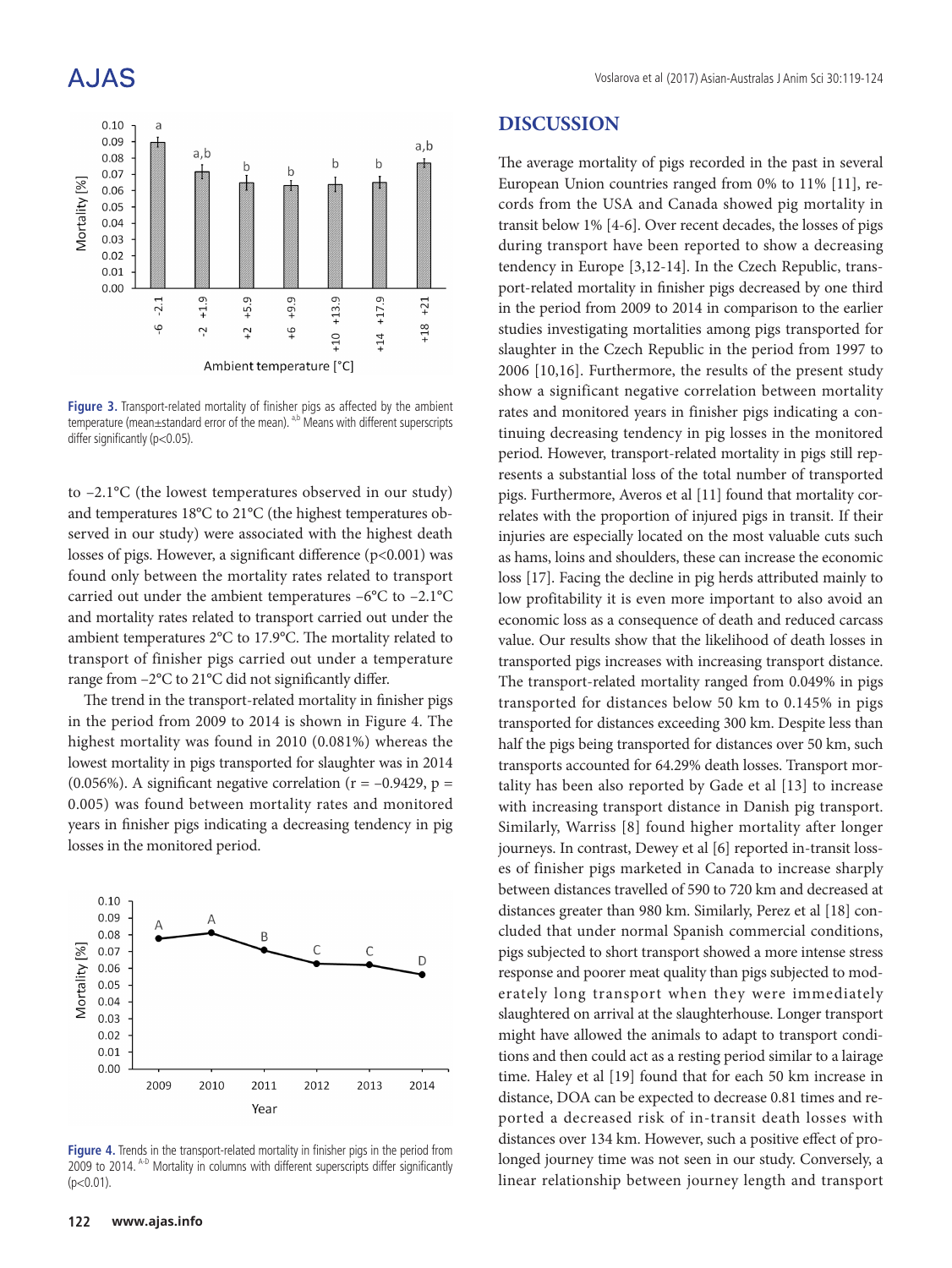stress resulting to increased death losses with increasing transport distance was found within the range of distances for which are pigs transported in the Czech Republic. Same negative impact of increasing transport distance on increasing death losses associated with transport has been reported in broiler chickens [20].

The impact of external air temperature on the transport-related mortality found in our study clearly shows that current transport practices fail to ensure the welfare of pigs transported under other than moderate weather. Particularly cold temperatures below –2°C were associated with increased death losses in winter transport. Negative consequencies of pig transport in cold weather were also reported by other authors. Ritter et al [21] found a higher incidence of total nonambulatory pigs in the winter than in the spring and summer. Correa et al [22] found higher heart rates during transport, at unloading and in lairage in winter than in summer. They also reported increased occurence of bruises in pigs transported in winter. Similarly, dalla Costa et al [23] observed a higher number of bruises on the body at unloading and slaughter and a higher number of bruises on the carcass in winter. They concluded that the higher number of bruises recorded in winter had resulted from pigs huddling together to better cope with cold temperatures. This huddling behavior reduces the space allowance leading pigs to fight or climb over the backs of other pen mates to seek a place to rest. This behaviour may also be the cause of the increased transportrelated mortality in winter found in our study.

In-transit mortality has been also reported to increase with increasing temperature [13,24,25], particularly beyond ambient temperatures of 16°C to 17°C [25,26]. As pigs do not sweat, have relatively small lungs and thick subcutaneous fat, they are limited in their capacity to maintain core body temperature in hot environments and are prone to heat stress. According to Averos et al [11], the risk of mortality increases with rising average temperature. In journeys with fasted pigs that did not have any recorded injury, average temperature was more important than the duration of the journey. Warriss [8] found increased mortality in pigs transported at ambient temperatures higher than 10°C. Warriss and Brown [26] reported more pigs dying in transit in months when the weather was hotter. The relationship to temperature was curvilinear; above about 15°C to 17°C the detrimental effect of high temperatures was far more serious. In our study, transport-related mortality in pigs transported at ambient temperatures ranging from 18°C to 21°C (the highest temperatures observed in our study) statistically did not differ from the mortality of pigs transported at the coldest temperatures observed in the monitored period, i.e. the temperatures associated with the highest death losses found in our study. However, the mortality related to hot weather was slightly lower and did not statistically differ from mortality rates in pigs transported at any other

temperature interval observed in our study. This finding also differs from the earlier study by Vecerek et al [10] investigating mortality rates among pigs transported for slaughter in the Czech Republic in the period from 1997 to 2006. They reported the highest losses in the summer months when the ambient temperature was highest (higher than 15°C). However, such a development is in accordance with the study by Werner et al [14]. They reported a reduction in pig mortality in the hot summer months (a season previously with high losses over the years) in Germany and attributed this reduction to a decrease in death losses related to the transport of pigs in general between the years 1999 and 2003. This might be due to the better management of transport during hot days in recent years since the risks of heat stress and measures to be taken to reduce transport-related mortality during hot summer months have been well described. However, our results suggest that protection against cold temperatures in winter transport is not yet effective. According to Gade et al [13], particular efforts to reduce transport mortality should be made if weather forecasts predict dangerous combinations of temperature and humidity.

Furthermore, Correa et al [22] found that not only the season but also the type of vehicle and animal location in the trailer affect the welfare of pigs during transport with clear consequences such as skin bruises and pork quality variation. Since variation in thermal conditions exists between compartments within each trailer, Brown et al [27] suggested that transport conditions may be improved by increasing ventilation to the lower-front compartments and in upper-rear compartments in summer, or by a combination of insulation and ventilation in winter. Fox et al [28] found that sprinkling pigs in a stationary vehicle when ambient temperature external to the trailer exceeds 23°C has the potential to prevent increases in body temperature during short duration transport without detrimental effects on ammonia levels or behaviour during unloading.

In conclusion, the death of animals during transport for slaughter is a major factor indicating the level of welfare in transported animals. Despite a decreasing tendency in the mortality of finisher pigs transported for slaughter in Europe, our study suggests that current transport conditions are not effective at ensuring the welfare of pigs during transport for longer distances and the protection of pigs against the negative impact of extreme ambient temperatures. Further research should focus on developing practical guidelines to improve the welfare of the pigs in transit accordingly.

### **CONFLICT OF INTEREST**

We certify that there is no conflict of interest with any financial organization regarding the material discussed in the manuscript.